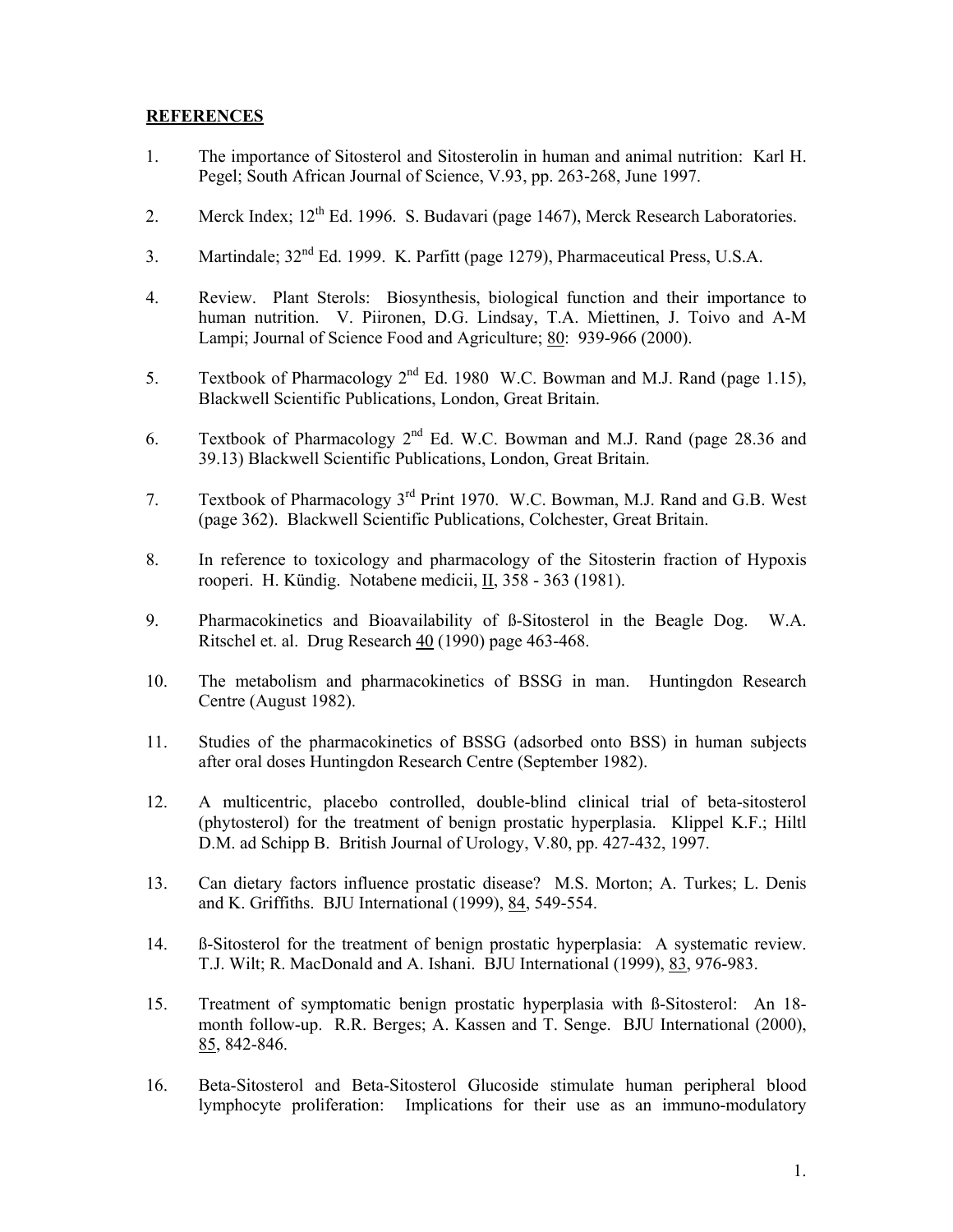vitamin combination. P.J.D. Bouic; et al. Int. J. Immunopharmac. Vol. 18. pp 693- 700, 1996.

- 17. Plant Sterol/Sterolin Supplement use in a cohort of South African HIV-infected patients – effects on immunological and virological surrogate markers. P.J.D. Bouic, et al. SAMJ: October 2001, Vol. 91, No.10
- 18. A prospective, controlled study to evaluate the effect of an essential sterol and sterolin formulation as a putative modulator in FIV (feline immunodeficiency virus) infected laboratory cats. J. Lamprecht, P. Bouic, M. Freestone and M. Austin. Presentation at the  $12<sup>th</sup>$  World Aids Conference, Geneva, June  $18 -$  July 3, 1998.
- 19. The effects of ß-Sitosterol (BSS) and ß-Sitosterol Glucoside (BSSG) mixture on selected immune parameters of marathon runners: Inhibition of post marathon immune suppression and inflammation. P.J.D. Bouic; et al. Int. J. Sports Med. 1999; 20: 258-262.
- 20. Plant sterols and sterolins: A review of their immune-modulating properties. P.J.D. Bouic and J.H. Lamprecht. Altern. Med. Rev. 1999; 4: 170-177.
- 21. Antihyperglycemic and insulin-releasing effects of ß-Sitosterol 3-ß-D-Glucoside and its Aglycone, ß-Sitosterol. M.D. Ivorra, et al. Archives of the International Pharmacodyn, V. 296, pp. 224-231, 1988.
- 22. Flow Cytometric Analysis of the  $TH_1 TH_2$  shift in allergic individuals using Moducare (sterols/sterolins). L. Myers and P. Bouic.
- 23. Anti-inflammatory and anti-pyretic activities of ß-Sitosterol. M.B. Gupta, et al. Planta Medica 39, pp. 157-163, 1980.
- 24. A pilot study of the clinical effects of a mixture of Beta-Sitosterol and Beta-Sitosterol glucoside in active rheumatoid arthritis (RA). I. Louw, et. Al. Abstract Nutrition Week Congress, February 2002.
- 25. A randomised placebo-controlled trial of the efficacy of beta-sitosterol and its glucoside as adjuvants in the treatment of pulmonary tuberculosis. P.R. Donald; et al. Int. J. Tuberc. Lung. Dis. 1: 518-522, 1997.
- 26. Mechanisms for Cholesterol homeostasis in rat jejuna mucosa: Effects of cholesterol, sitosterol and lovastin. L.B. Nguyen, et al. Journal of Lipid Research 42, 2001 pg 195-200.
- 27. A comparison of the survival benefit provided by putative immune modulators in the FIV+ (Feline immunodeficiency virus infected) laboratory cat model. J. Lamprecht et. al. Presentation at the 13th World Aids Conference, Durban, 2000.
- 28. The anti-glucocorticoid effects of ß-sitosterol (BSS) and ß-sitosterol glucoside (BSSG) mixture on human lymphocytes in vitro. P. Bouic, et. al. FASEB J (2000) Volume 14 (4) Supp pages 30, Abstract LB 164.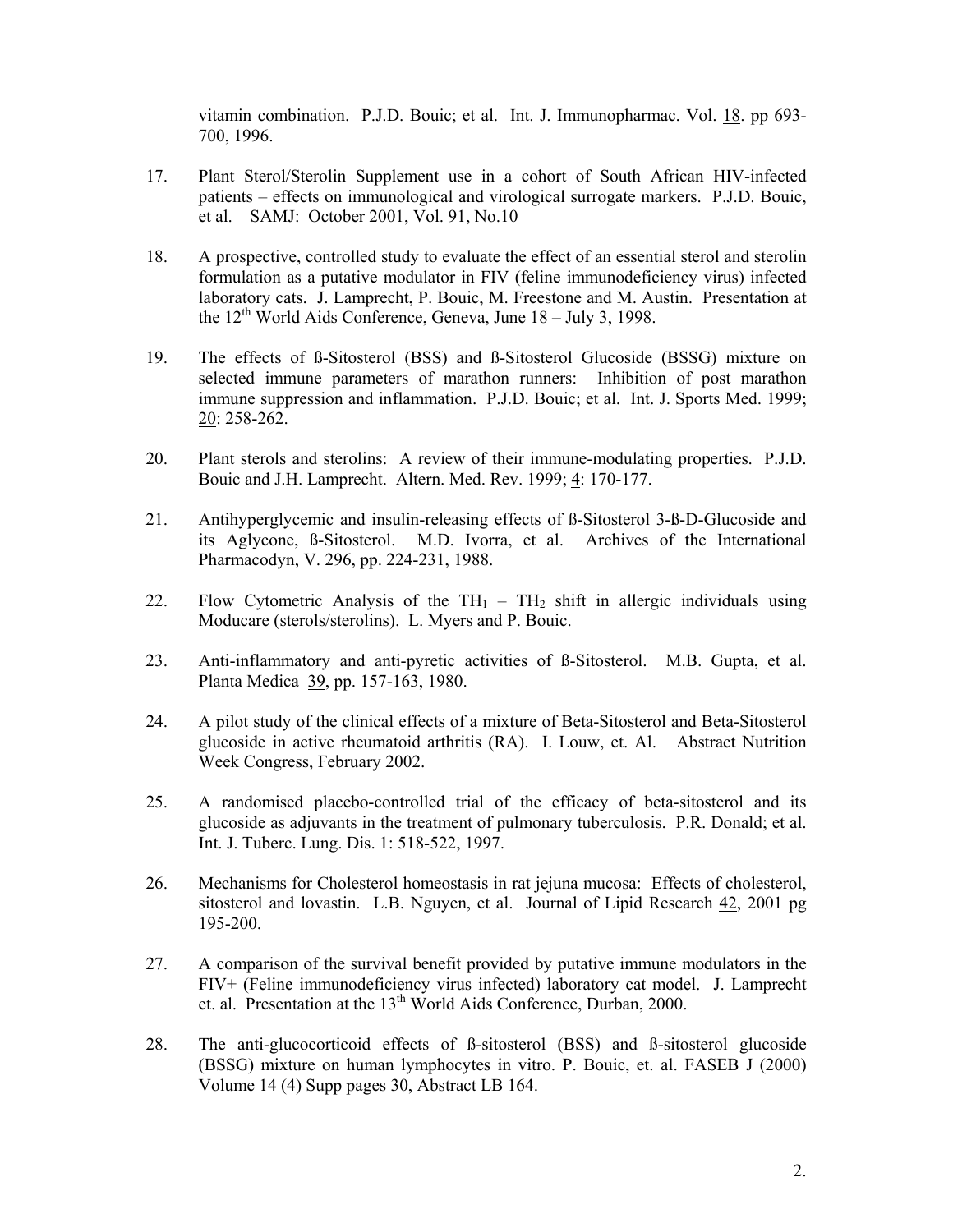- $29.$  PTH<sub>1</sub> Immunological memory and activation status of HIV positive patients: nontreated versus Moducare treated patient groups. G. Claassens, et. al. Poster Abstract. Joint Congress: HIV Clinicians, Infectious Diseases, Infection Control, Travel Medicine, Sexually Transmitted Diseases, Societies and Veterinary and Human Public Health. 2- 6 December 2001, Stellenbosch.
- 30. South African Medical Journal. Plant sterol/sterolin Supplement use in cohort of South African HIV infected patients-Effects on Immunological and virological surrogate markers. Oct 2001, Vol 91, N 10.
- 31. Current Opinion Of Clinical Nutrition and Metabolic Care. The Role of Phytosterols and phytosterolins in immune modulation: a review of the past ten years. November 2001, 4:471-475.
- 32. Comparative changes in laboratory parameters of Specified Pathogen Free (SPF) and non-Specified Pathogen Free (non-SPF) laboratory cats infected with Feline Immunodeficiency Virus (FIV)M.W. Freestone 3,J.H. Lamprecht 1, M.E. Austin 2, P.J.D. Bouic 4, A. Clark 3, W. Brittle 3 XIV International AIDS Conference Barcelona July 7-12, 2002.
- 33. Immunological memory and activation status of HIV positive patients: non-treated versus Moducare™ treated patient groups P.J.D. Bouic, J.H. Lamprecht, G. Claassens, A. Clark, W. Brittle, M. Freestone University of Stellenbosch, Dept. Medical Microbiology, Faculty of Health Sciences, University of Stellenbosch, P.O. Box 19063, Tygerberg 7505, South Africa. XIV International AIDS Conference Barcelona July 7-12, 2002.
- 34. Enhanced spontaneous apoptosis of CD4+ lymphocytes in Feline Immunodeficiency Virus Infected (FIV+), Specified Pathogen Free (SPF) Cats, treated with the immune modulator, Beta-sitosterol/Beta-sitosterol glucoside (MODUCARE ™) J.H. Lamprecht1, P.J.D. Bouic 2, M. Freestone 3, M. Austin 4, A. Clark 3, W. Brittle 3.1 Department of Pharmacology, University of Stellenbosch, 61 Clarendon Street, PAROW VALLEY, 7500, South Africa; 2 Department of Medical Microbiology, University of Stellenbosch, Cape Town, South Africa; 3 Essential Sterolin Products, Cape Town, South Africa; 4 Central Research Unit, University of Stellenbosch, Cape Town, South Africa.
- 35. Anti-cancer Agents Isolated from plants, Hartwell, 1976; 60:1031-106.
- 36. Drug Discovery Today. Sterols and Sterolins: New drugs for our immune system. P.J.D Bouic. Vol.7 14 July 2002.
- 37. Aids Bulletin. Immunomodulation in HIV/AIDS: The Tygerberg/ Stellenbosch University Experience. No 6 Vol 3 Sept 1997
- 38. The Lancet. A randomised placebo controlled double blind clinical trial of Betasitosterol in patients with benign prostatic hyperplasia. RR Burges, J Wiindier, HJ Trampisch, TH Senge. Vol. 345, No. 8964, p 1529 – 1532, 17 June 1995.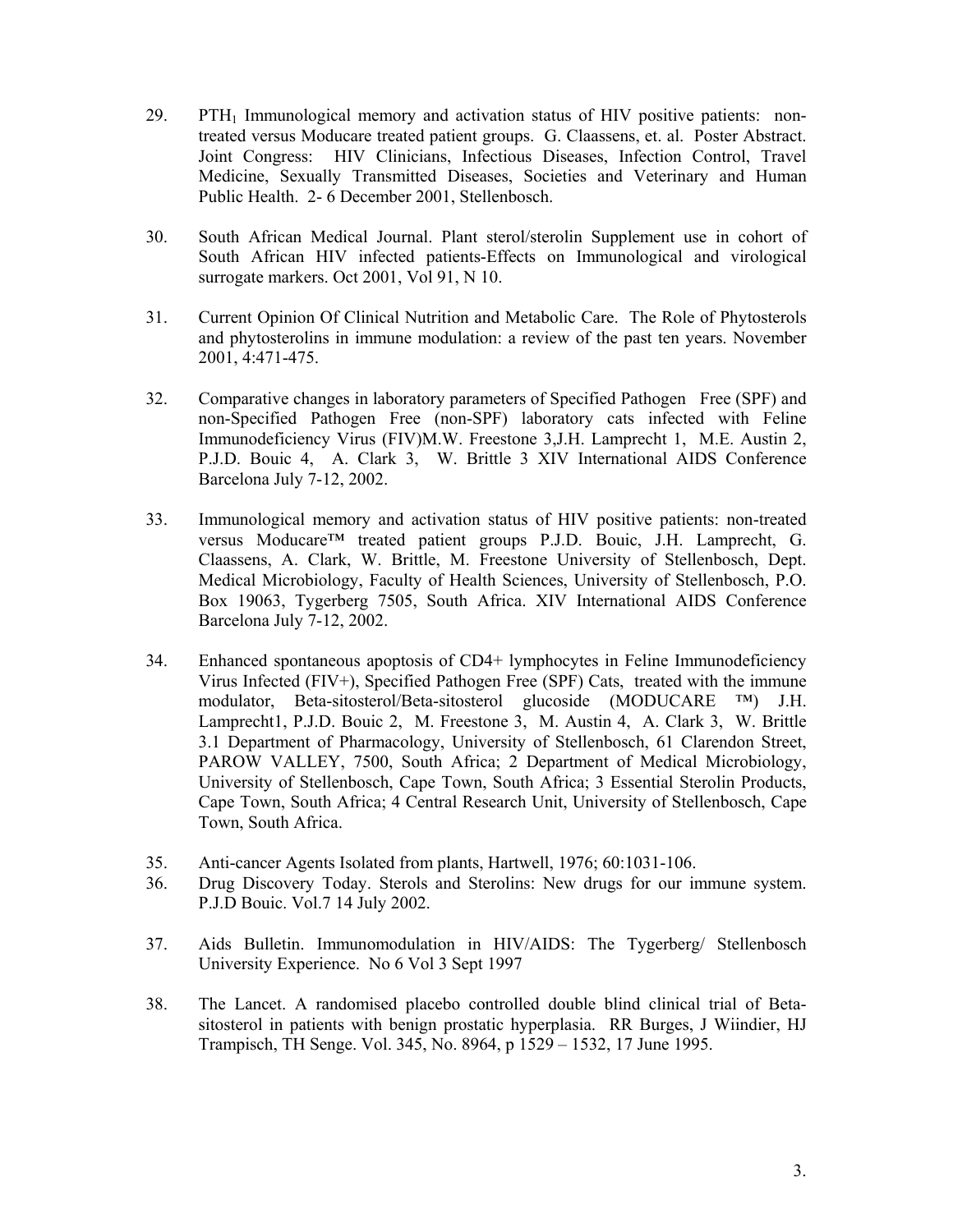## **SPECIFIC STUDIES/PAPERS ON MODUCARE**

- 1. In reference to toxicology and pharmacology of the Sitosterin fraction of Hypoxis rooperi. H. Kündig. Notabene medicii, II, 358 - 363 (1981).
- 2. A multicentric, placebo controlled, double-blind clinical trial of beta-sitosterol (phytosterol) for the treatment of benign prostatic hyperplasia. Klippel K.F.; Hiltl D.M. ad Schipp B. British Journal of Urology, V.80, pp. 427-432, 1997.
- 3. Beta-Sitosterol and Beta-Sitosterol Glucoside stimulate human peripheral blood lymphocyte proliferation: Implications for their use as an immuno-modulatory vitamin combination. P.J.D. Bouic; et al. Int. J. Immunopharmac. Vol. 18. pp 693- 700, 1996.
- 4. Plant Sterol/Sterolin Supplement use in a cohort of South African HIV-infected patients – effects on immunological and virological surrogate markers. P.J.D. Bouic, et al. SAMJ: October 2001, Vol. 91, No.10
- 5. A prospective, controlled study to evaluate the effect of an essential sterol and sterolin formulation as a putative modulator in FIV (feline immunodeficiency virus) infected laboratory cats. J. Lamprecht, P. Bouic, M. Freestone and M. Austin. Presentation at the  $12<sup>th</sup>$  World Aids Conference, Geneva, June  $18 - \text{July } 3$ , 1998.
- 6. The effects of ß-Sitosterol (BSS) and ß-Sitosterol Glucoside (BSSG) mixture on selected immune parameters of marathon runners: Inhibition of post marathon immune suppression and inflammation. P.J.D. Bouic; et al. Int. J. Sports Med. 1999; 20: 258-262.
- 7. Plant sterols and sterolins: A review of their immune-modulating properties. P.J.D. Bouic and J.H. Lamprecht. Altern. Med. Rev. 1999; 4: 170-177.
- 8. Flow Cytometric Analysis of the  $TH_1 TH_2$  shift in allergic individuals using Moducare (sterols/sterolins). L. Myers and P. Bouic.
- 9. A pilot study of the clinical effects of a mixture of Beta-Sitosterol and Beta-Sitosterol glucoside in active rheumatoid arthritis (RA). I. Louw, et. Al. Abstract Nutrition Week Congress, February 2002.
- 10. A randomised placebo-controlled trial of the efficacy of beta-sitosterol and its glucoside as adjuvants in the treatment of pulmonary tuberculosis. P.R. Donald; et al. Int. J. Tuberc. Lung. Dis. 1: 518-522, 1997.
- 11. A comparison of the survival benefit provided by putative immune modulators in the FIV+ (Feline immunodeficiency virus infected) laboratory cat model. J. Lamprecht et. al. Presentation at the  $13<sup>th</sup>$  World Aids Conference, Durban, 2000.
- 12. The anti-glucocorticoid effects of ß-sitosterol (BSS) and ß-sitosterol glucoside (BSSG) mixture on human lymphocytes in vitro. P. Bouic, et. al. FASEB J (2000) Volume 14 (4) Supp pages 30, Abstract LB 164.